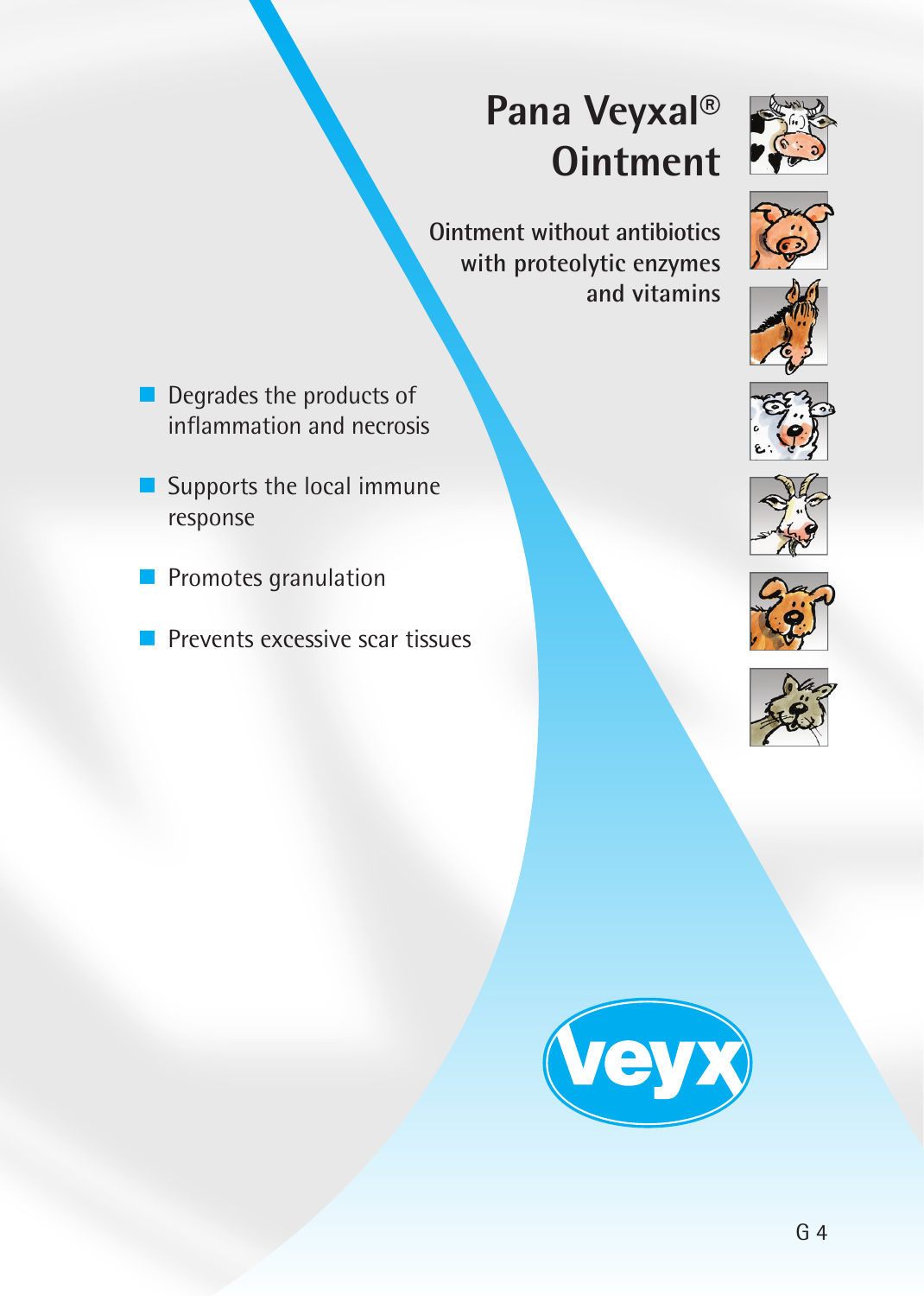

Pana Veyxal® Ointment contains a highly effective combination of proteolytic enzymes and vitamins. This preparation can be used to enzymatically clean wounds as well as to promote the wound healing, especially at sites difficult to access. Proteolytic enzymes dissolve inflammation products and tissue remnants containing proteins or consisting of proteins while healthy tissue is protected against this enzymatic action by anti-enzymes and  $\alpha_{2}$ -macroglobulin. Moreover, they stimulate the fibrinolysis and the formation of granulation tissue. They support the ideal local immunological response thus accelerating wound healing. The formation of excessive scar tissue is prevented. Within the framework of in vitro and in vivo examinations, it has been proven that proteolytic enzymes, on the one hand, destroy the microorganisms themselves, and on the other hand considerably compromise their virulence factors. As a consequence, the application of the Pana Veyxal® Ointment also stimulates rapid wound healing in burns, putrid or purulent processes - possibly combined with a local antibiotic treatment. The healing process is accelerated by vitamins A and E.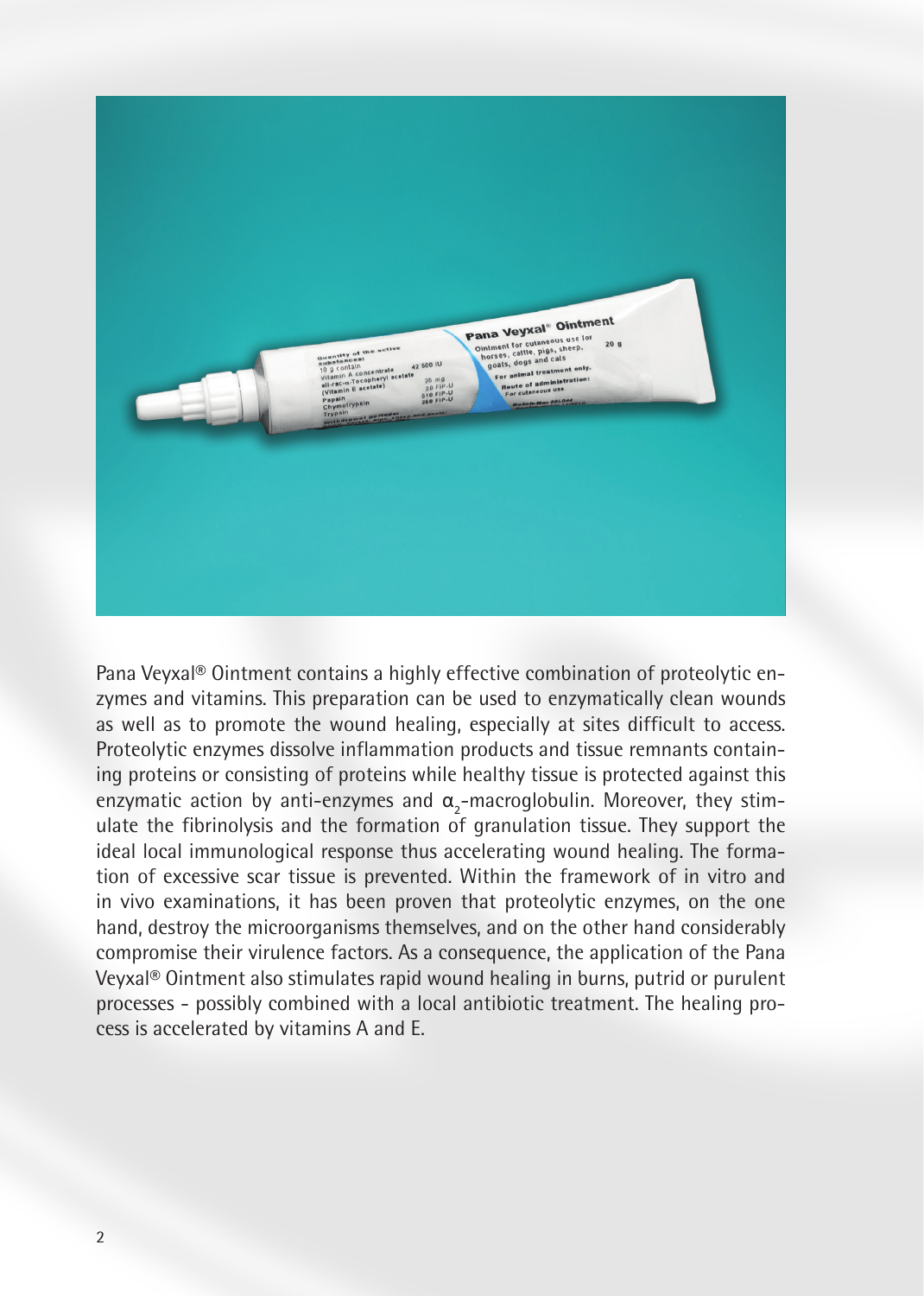## **Pana Veyxal® Ointment**

Ointment for horses, cattle, pigs, sheep, goats, dogs and cats

**Active substances and other ingredients**

10 g ointment contain:

| Active substances:           |              |    |
|------------------------------|--------------|----|
| Chymotrypsin                 | 510.00 FIP-U |    |
| Trypsin                      | 258.00 FIP-U |    |
| Papain                       | 27.75 FIP-U  |    |
| Retinol palmitate            | 42.500       | IU |
| all-rac-a-Tocopheryl acetate | 25.00        | mq |

#### **Indications**

Horses, cattle, pigs, sheep, goats, dogs and cats: Enzymatic cleaning of wounds and promoting the wound healing

**Contraindications** None known.

### **Adverse reactions**

None known.

If you notice any serious effects or other effects not mentioned in this leaflet, please inform your veterinary surgeon or pharmacist.

#### **Target species**

Horses, cattle, pigs, sheep, goats, dogs and cats

**Dosage for each species, route and method of administration** Horses, cattle, pigs, sheep, goats, dogs and cats: For application to the skin. Apply once or several times daily onto the wound until complete healing.

**Advice on correct administration** None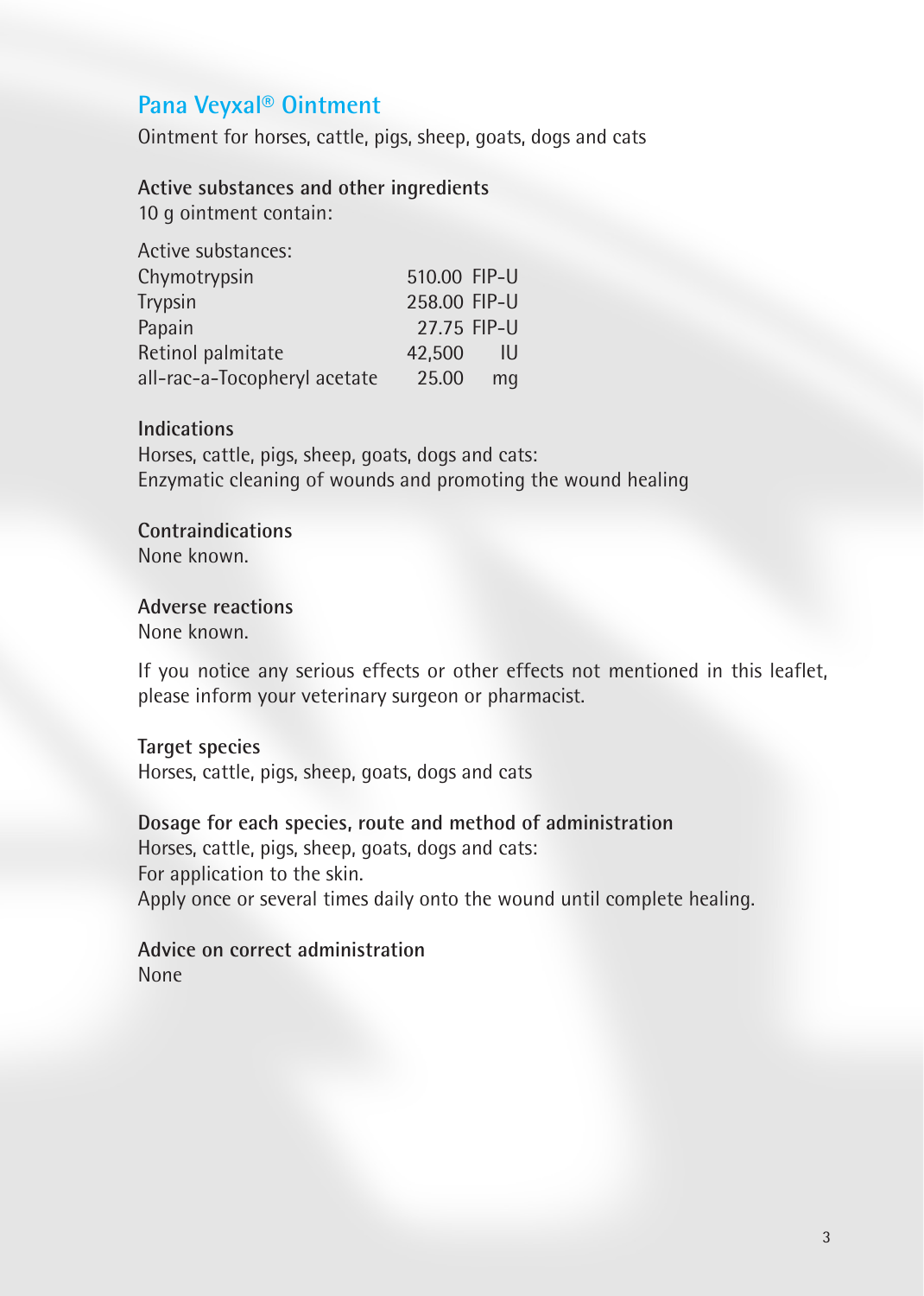**Withdrawal period**

Horses, cattle, pigs, sheep and goats: Meat and offal:  $\sqrt{2}$  zero days Horses, cattle, sheep and goats: Milk zero days

### **Special storage precautions**

Keep out of the reach and sight of children.

Store in a refrigerator (2 °C – 8 °C). Keep the tube in the outer carton in order to protect from warmth.

Shelf-life after first opening the container: 28 days

After this expiry date, any medicine remaining in the container is to be disposed of. Do not use after the expiry date which is stated on the label and the outer carton.

**Special warnings** Special warnings for each target species: None.

Special precautions for use: *Special precautions for use in animals:* Not applicable.

*Special precautions to be taken by the person administering the veterinary medicinal product to animals:* Not applicable.

Use during pregnancy, lactation or lay: Can be used during pregnancy and lactation.

Interaction with other medicinal products and other forms of interaction: The effectiveness of antibiotics is enhanced, especially in case of infected, purulent, necrotic or sanious processes.

Overdose (symptoms, emergency procedures, antidotes), if necessary: Not applicable.

Incompatibilities: Not applicable.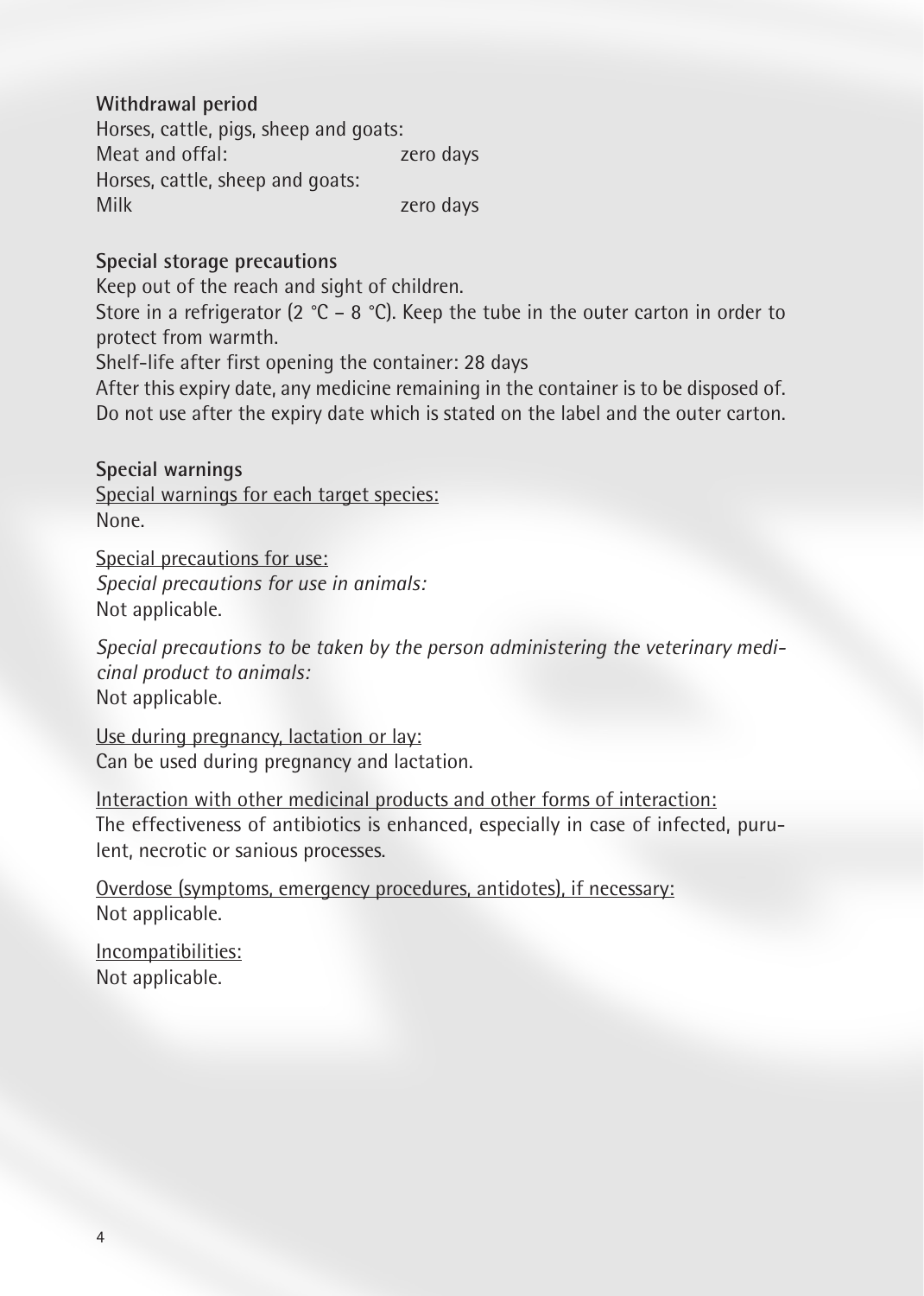**Special precautions for the disposal of unused product or waste materials, if any**

Any unused veterinary medicinal product or waste materials derived from such veterinary medicinal product should be disposed of in accordance with local requirements. Ask your veterinary surgeon how to dispose of medicines no longer required.

To be supplied only on veterinary prescription.

## **Pharmacotherapy**

In an experimental study with full-thickness skin wounds of pigs carried out by the Institute for Pharmacology, Toxicology and Pharmacy of the Hanover University of Veterinary Medicine Foundation (Braun et al. 2005) the wound healing effect of Pana Veyxal® Ointment was investigated.

For a period of two weeks, full-thickness skin punches of the pigs' dorsal skin were treated locally once a day with the original formulation (Pana Veyxal® Ointment), with the ointment base (vehicle) and with ointment formulations, that only contained individual substances. In order to investigate the healing rate the wound areas were planimetrically determined.

Figure 1 shows the healing process of the untreated control wounds in comparison to the wounds treated with the original Pana Veyxal® formulation. All wound areas with the individual days of measurement are presented in Figures 2 – 4.

Compared to the untreated controls, a significantly better healing of the wounds treated with the test formulations was already evident on day 6 which was maintained for the entire period (Figs.  $1 - 4$ ). On day 6 the wound areas treated with original formulation were significantly reduced compared to the untreated controls (Fig. 1, 2). During the macroscopic evaluation, a considerable scab formation of the untreated controls was striking, whereas the remaining wounds treated in differing ways showed less scab formation; this difference was present throughout the whole period of the experimental study.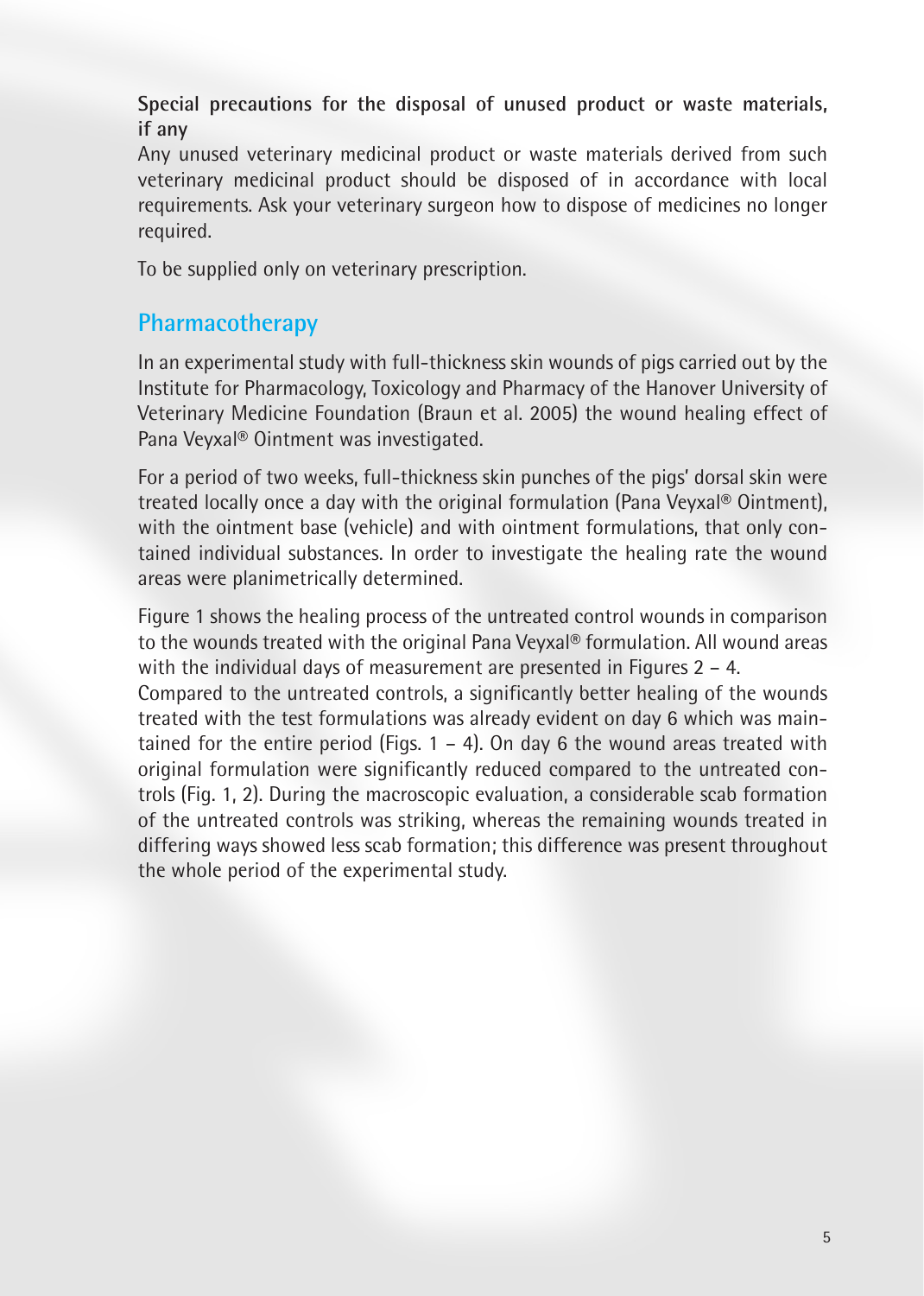On day 10 a significantly improved healing rate was recorded for wounds treated with the original formulation compared to the untreated controls. Healing was also significantly improved compared to wounds that were only treated with ointment containing chymotrypsin, papain and trypsin, (Fig. 3).

Following a fourteen-day treatment there only was a significant difference to be seen between the wound areas of the untreated controls and the wounds treated with the original formulation (Fig. 4).

In summary it can be established that the local application of Pana Veyxal® Ointment containing proteolytic enzymes in combination with vitamins, is having a positive impact on wound healing. In terms of an accelerated wound closure, the original formulation (Pana Veyxal® Ointment) is superior to the formulation containing individual components only. These results achieved in the model species pig can be transferred to other species as the mode of action of the ingredients contained in the ointment is generally valid.



Figure 1: Wound healing process in untreated male castrated hybrid pigs as well as in male castrated hybrid pigs treated topically/locally with the Pana Veyxal® original formulation; improved wound healing through treatment ( $p < 0.05$ ; \*\*p < 0.01); presentation of the wound areas as absolute values [mm2] with the indication of mean value and standard deviation for twelve pigs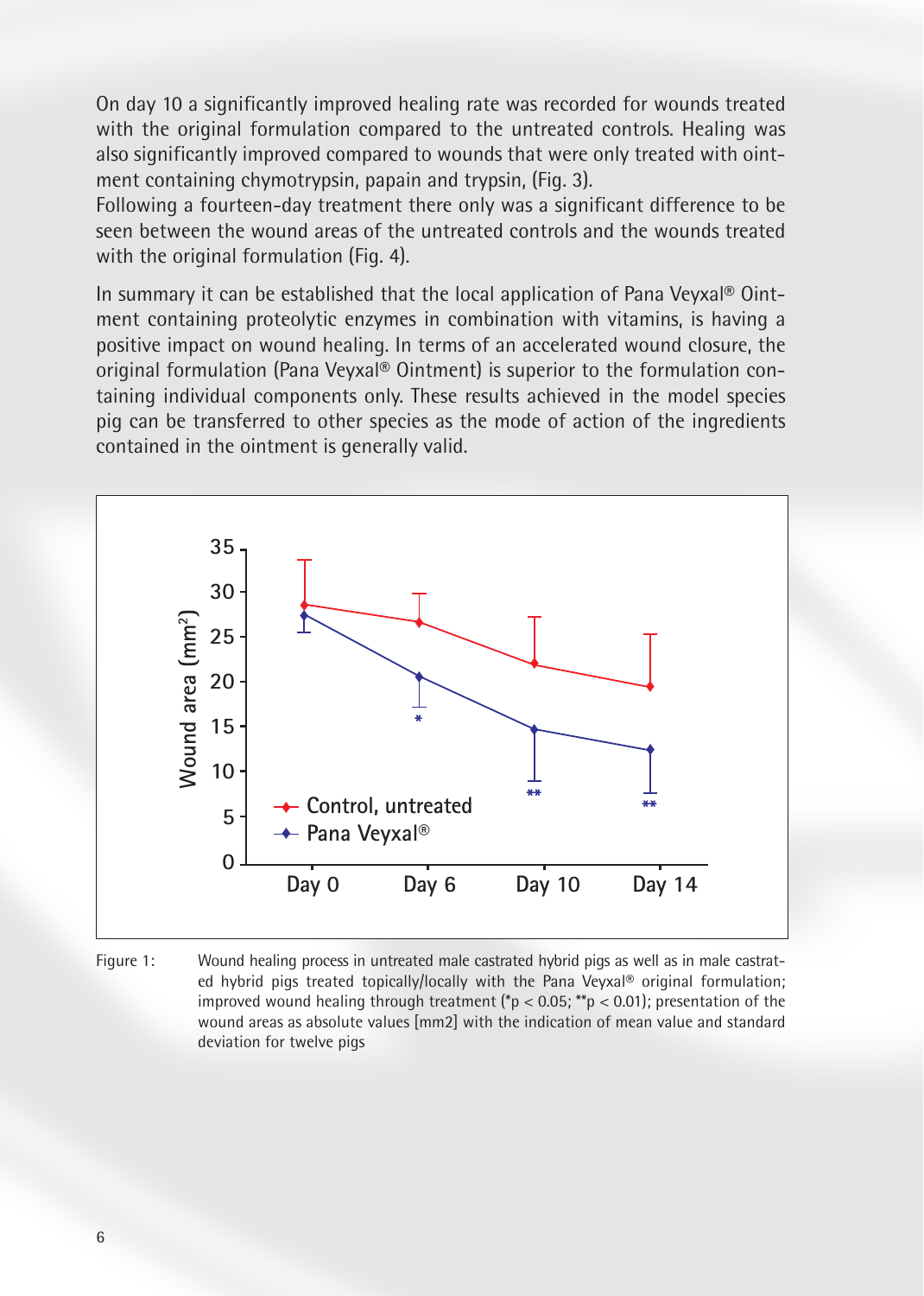





Figure 3: Wound areas [mm<sup>2</sup>] in male castrated hybrid pigs following a ten-day-treatment with the test formulations; mean value  $\pm$  standard deviation; n = 12; significantly larger wound area compared to Pana Veyxal®: \*p < 0.05; \*\*p < 0.01